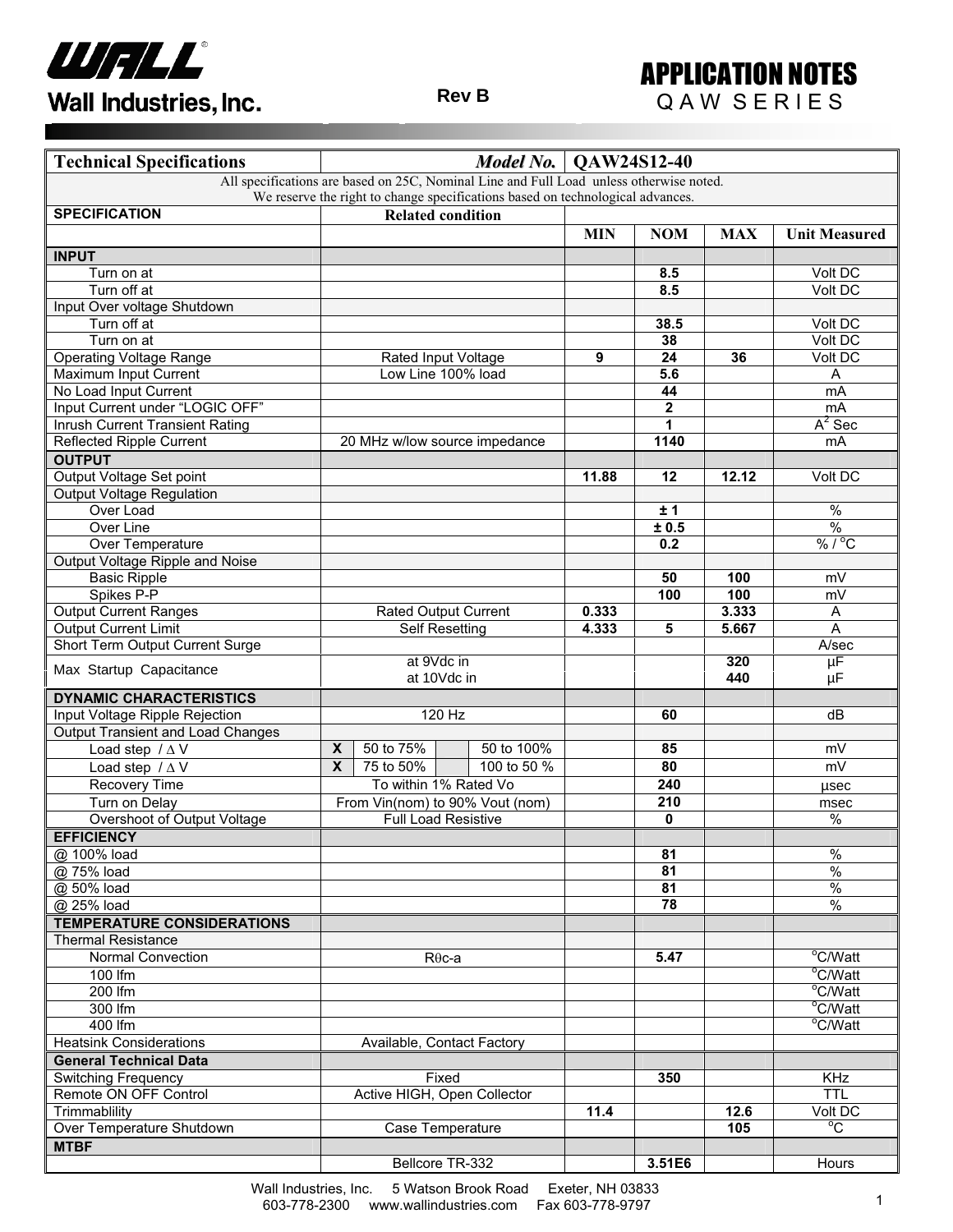

APPLICATION NOTES QAW SERIES